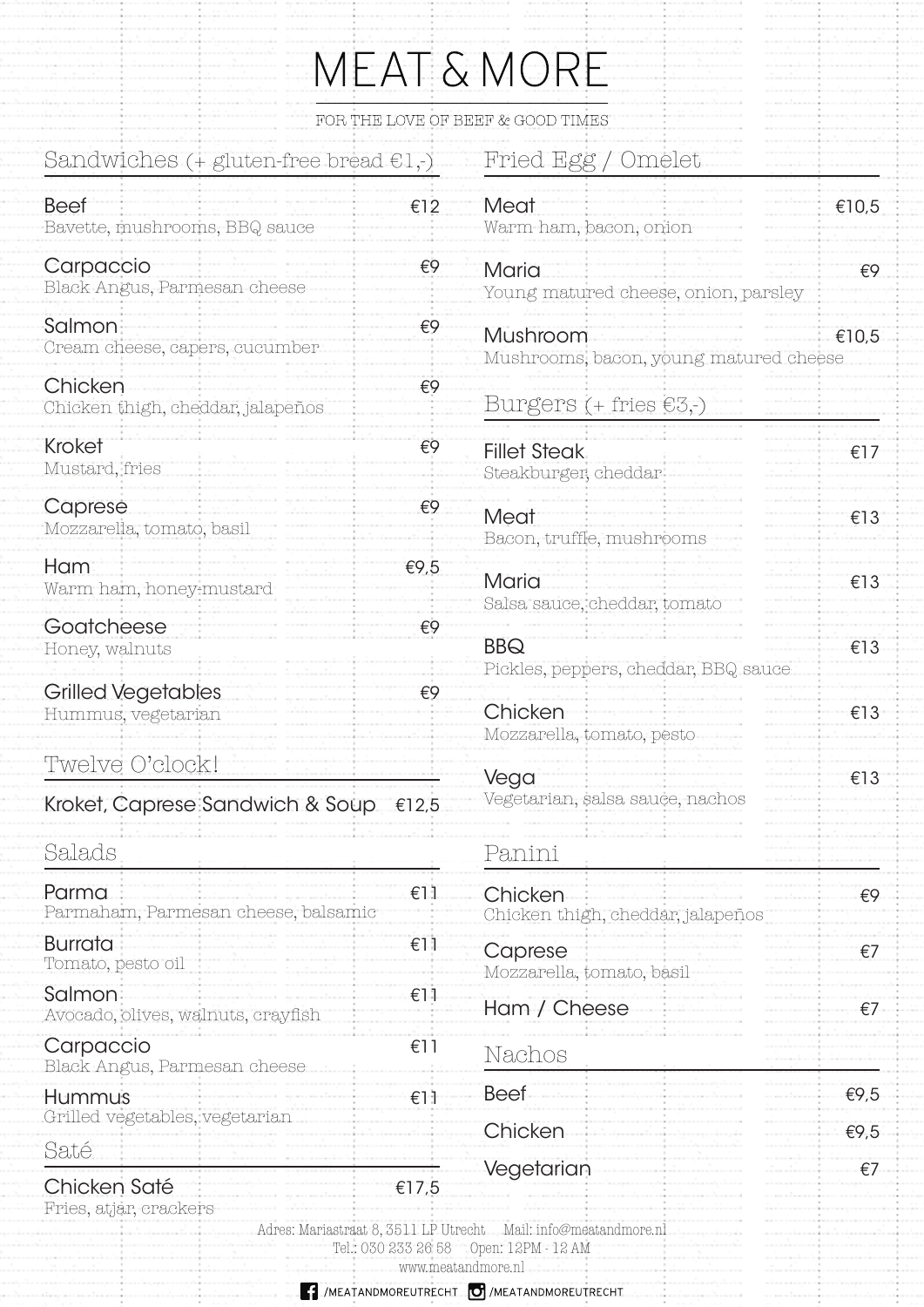|                                                         |                          | MEAT & MORE                                                                       |          |
|---------------------------------------------------------|--------------------------|-----------------------------------------------------------------------------------|----------|
|                                                         |                          | FOR THE LOVE OF BEEF & GOOD TIMES                                                 |          |
| Appetizers                                              |                          | Starters                                                                          |          |
| <b>Bread &amp; Butter</b><br>And some tapenade          | €6                       | Carpaccio (+ duckliver €3,-)<br>Black Angus, Parmesan cheese                      | €13      |
| <b>Bread &amp; Hummus</b><br>With crispy chickpeas      | €7                       | Trio of Carpaccio<br>Black Angus fillet steak, ribeye & bresaola                  | €13,5    |
| Olives<br>Parsley, garlic                               | €5                       | <b>Bresaola Carpaccio</b><br>Salted beef, goat cheese                             | €12      |
| Edamame<br>With black sesame                            | €5                       | <b>Steak Tartare</b><br>Raw beef, fillet steak                                    | €14      |
| Meat & More<br>A selection of meats and bites           | €16,5                    | Insalata Caprese<br>Buffalo mozzarella, tomato, basi                              | €12,5    |
| <b>Bruschetta</b><br>Mediterranean                      | €8                       | <b>Three Prawns</b><br>Samphire, tomato                                           | €13      |
| Salmon-bonbon with Crayfish<br>Tasty and refined        | €9<br>€9                 | <b>Burrata</b><br>With roasted tomato                                             | €13      |
| Oysters<br>3 pieces, Fines de Claire No. 3<br>Parma Ham | per 100 gr. €10          | <b>Tuna Tataki</b><br>With wakame and sesame                                      | €13      |
| <b>Iberico Ham</b>                                      | per 50 gr. $\epsilon$ 15 | Soup of the Day<br>Vegetarian, toast                                              | €8       |
| Wagyu<br>Varying pieces                                 | per 100 gr. €27,5        | Main Courses                                                                      |          |
| Burgers (bio-bread)                                     |                          | <b>Duck Breast</b><br>Red winesauce, grilled vegetables                           | €24,5    |
| <b>Fillet Steak</b><br>Steakburger, cheddar             | €20                      | Carré of Lamb 450 gr.<br>Chimichurri, puffed garlic                               | €38      |
| Meat<br>Bacon, truffle, mushrooms                       | €16                      | Surf & Turf<br>Fillet steak, prawns, crayfish                                     | €33      |
| Maria<br>Cheddar, salsa sauce<br><b>BBQ</b>             | €16<br>€16               | Salmon<br>Grilled, crayfish                                                       | €25,5    |
| Pickles, peppers, cheddar, BBQ saus<br>Chicken          | €16                      | <b>Tunasteak</b><br>Samphire, tomato, mango chutney                               | €25,5    |
| Mozzarella, pesto<br>Vegetarian                         | €16                      | <b>Truffle Risotto</b><br>Burrata, mushrooms                                      | €22      |
| Vegetarian, salsa sauce, nachos<br>Side Dishes          |                          | Chicken & More<br>Chicken thigh, mozzarella                                       | €22,5    |
|                                                         |                          |                                                                                   |          |
| Corn on the cob<br>Truffle risotto                      | €5<br>€6                 | Cauliflower and broccoli in cheesesauce<br><b>Grilled fennel</b>                  | €6<br>€5 |
| Grilled courgette with goat cheese                      | €5                       | Green asparagus in ham                                                            | €6       |
| Classic salad                                           | €6                       | Mushrooms in garlic butter                                                        | €5       |
| Spinach salad with Parmesan cheese                      | €6                       | Mix of grilled vegetables                                                         | €10      |
|                                                         |                          | Adres: Mariastraat 8, 3511 LP Utrecht Mail: info@meatandmore.nl<br>Onan:19DM:19AN |          |

## MEATANDMOREUTRECHT O /MEATANDMOREUTRECHT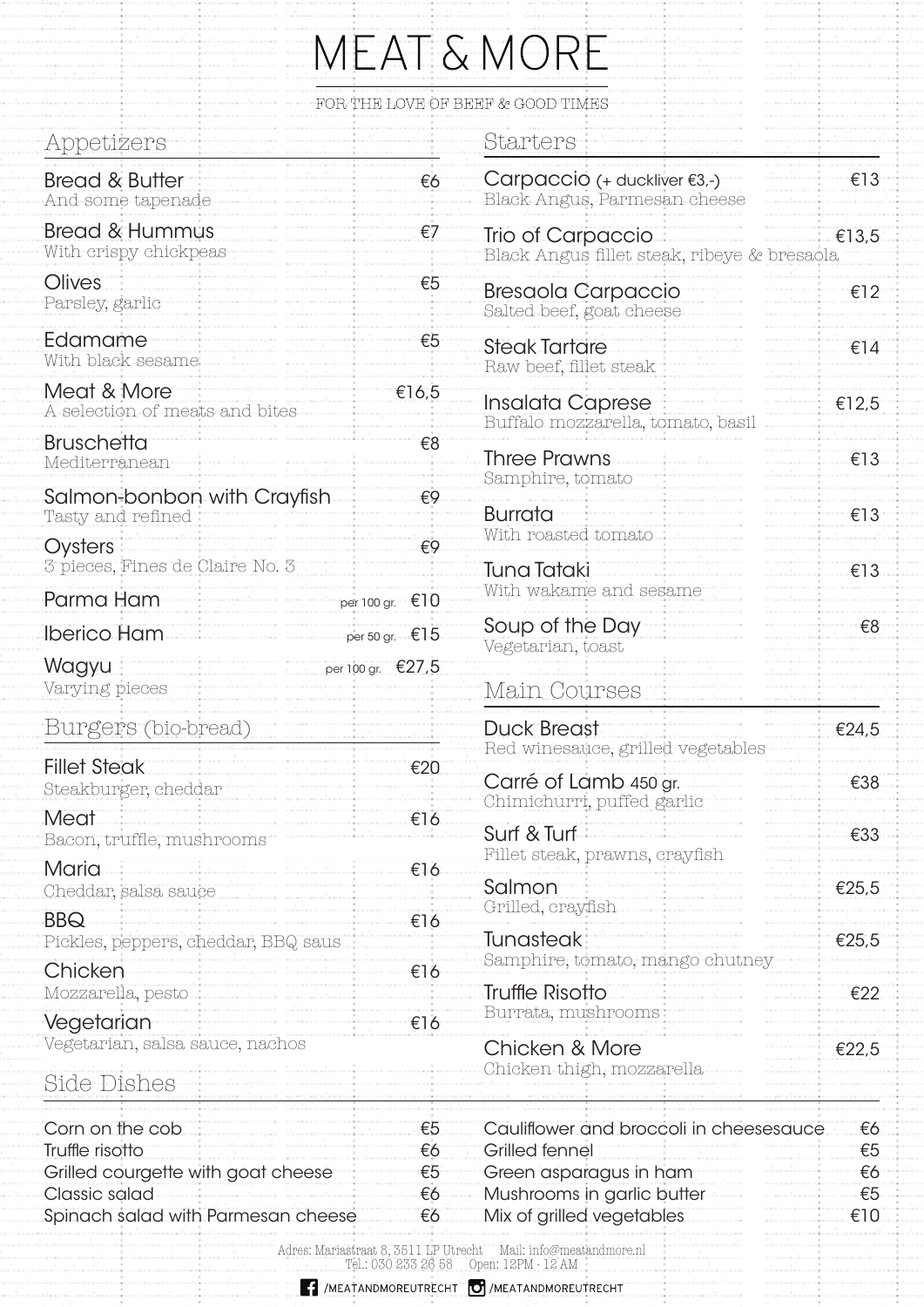|                                             | MEAT & MORE                                                                                                                                                                                                                                                                                                    |
|---------------------------------------------|----------------------------------------------------------------------------------------------------------------------------------------------------------------------------------------------------------------------------------------------------------------------------------------------------------------|
|                                             | FOR THE LOVE OF BEEF & GOOD TIMES                                                                                                                                                                                                                                                                              |
|                                             | Dry-aged special                                                                                                                                                                                                                                                                                               |
|                                             | We dry our Irish beef in the restaurant to reach the best possible meat flavour we can get. Like the<br>farmers used to do before our time, age the meat for serveral weeks in a barn to loose atleast 15%<br>of its weight. We controle the klimate for our meat so it has the potential to age for 120 days. |
|                                             | Prices per 100 gr                                                                                                                                                                                                                                                                                              |
| Dry-aged Entrecôte                          |                                                                                                                                                                                                                                                                                                                |
| Starting from 300 grams<br>Dry-aged Rib Eye |                                                                                                                                                                                                                                                                                                                |

Dry-aged Côte de Boeuf <del>€11</del> €11

 $Dry$ -aged Tomahawk  $f(1)$ 

Our dry-aged steaks are perfect for sharing.

Wet-aged Argentinian Premium Black Angus

Starting from 300 grams

Starting from 600 grams

Starting from 800 grams

Our meat from Argentina is from the Black Angus breed. The bulls wander the flat pampas which gives them a varied diet. While the meat is low on fat, it definitely is the most juicy meat you can get. We always keep our Argentinian meat vacuum packed and on low temperatures so the muscle breaks down for optimal tenderness.

|                                                                                 | 200 gr                                                        | 300 gr | 400 gr | $+100$ gr |  |  |  |  |
|---------------------------------------------------------------------------------|---------------------------------------------------------------|--------|--------|-----------|--|--|--|--|
| <b>Rumpsteak</b>                                                                | €17                                                           | €23    | €29    | €6        |  |  |  |  |
| Lean and clean                                                                  |                                                               |        |        |           |  |  |  |  |
| Entrecôte                                                                       | €24                                                           | €32    | €40    | €8        |  |  |  |  |
| Full of flavour                                                                 |                                                               |        |        |           |  |  |  |  |
| <b>Rib Eye</b>                                                                  | €24                                                           | €32    | €40    | €8        |  |  |  |  |
| Marbled and juicy                                                               |                                                               |        |        |           |  |  |  |  |
| <b>Fillet Steak</b>                                                             | €28                                                           | €38    | €48    | €10       |  |  |  |  |
| Incredibly tender                                                               |                                                               |        |        |           |  |  |  |  |
| <b>Bavette</b>                                                                  | €24                                                           | €32    | €40    | €8        |  |  |  |  |
| Something different                                                             |                                                               |        |        |           |  |  |  |  |
|                                                                                 | Wagyu Selection                                               |        |        |           |  |  |  |  |
|                                                                                 |                                                               |        |        |           |  |  |  |  |
| <b>Wagyu</b> per 100 grams                                                      |                                                               |        |        | €27,5     |  |  |  |  |
| Starting at 200 grams, varying pieces                                           |                                                               |        |        |           |  |  |  |  |
| Meat Selection                                                                  |                                                               |        |        |           |  |  |  |  |
| <b>Double meat</b> 300 grams                                                    |                                                               |        |        | €35       |  |  |  |  |
| Fillet steak, WA Entrecôte                                                      |                                                               |        |        |           |  |  |  |  |
|                                                                                 |                                                               |        |        |           |  |  |  |  |
| <b>Triple meat</b> 450 grams                                                    |                                                               |        |        | €41       |  |  |  |  |
| Fillet steak, WA Entrecôte, Rumpsteak                                           |                                                               |        |        |           |  |  |  |  |
| Our squces: Red wine, Pepper, Mushroom, Chimichurri, Garlic Butter $\epsilon_2$ |                                                               |        |        |           |  |  |  |  |
|                                                                                 |                                                               |        |        |           |  |  |  |  |
|                                                                                 |                                                               |        |        |           |  |  |  |  |
| Adres: Mariastraat 8, 3511 LP Utrecht Mail: info@meatandmore.nl                 |                                                               |        |        |           |  |  |  |  |
|                                                                                 | Tel.: 030 233 26 58  Open: 12PM - 12 AM<br>www.meatandmore.nl |        |        |           |  |  |  |  |
|                                                                                 | MEATANDMOREUTRECHT <b>O</b> /MEATANDMOREUTRECHT               |        |        |           |  |  |  |  |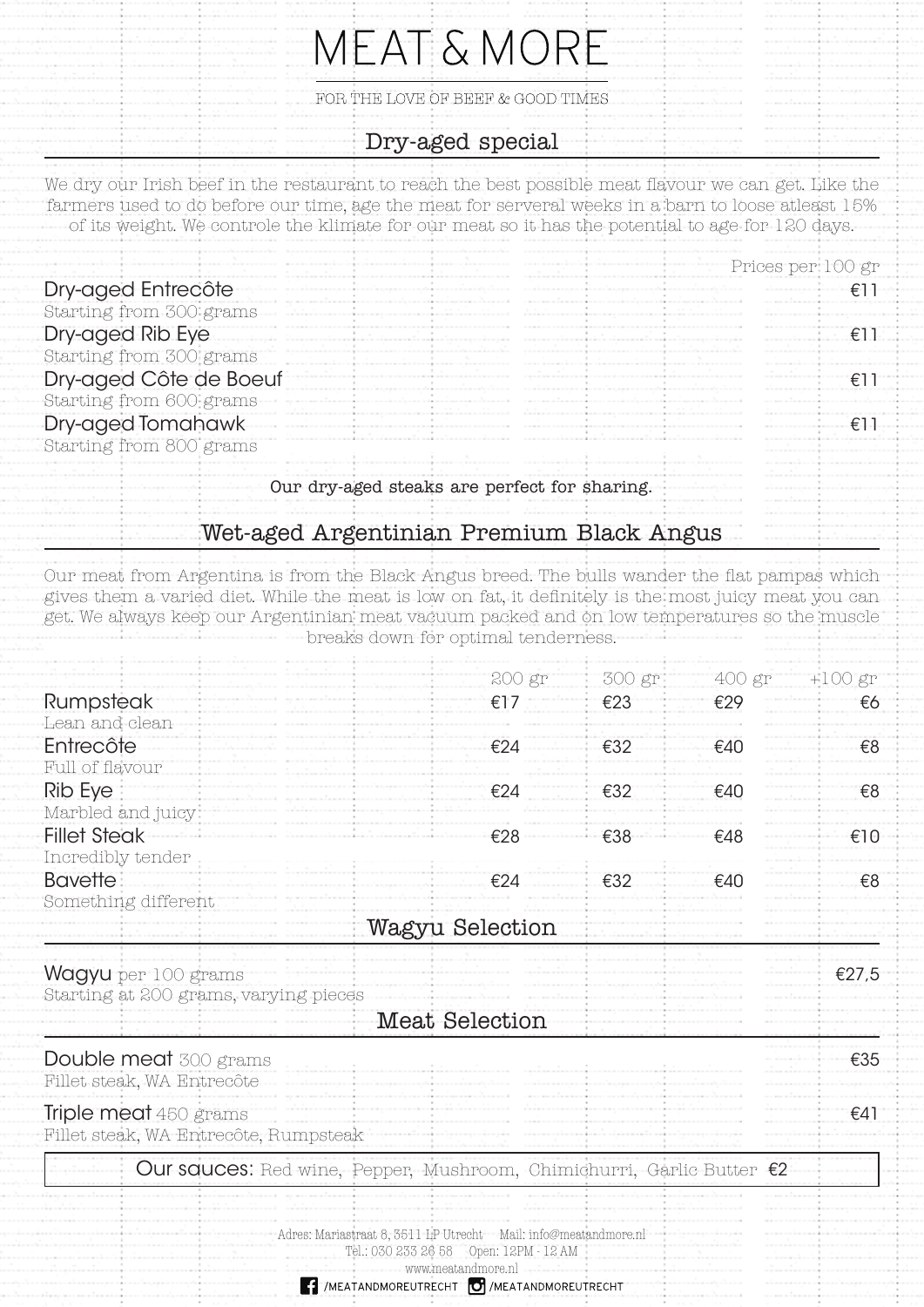## MEAT & MORE

FOR THE LOVE OF BEEF  $\&$  GOOD TIMES

| Desserts                                                                         |                             | Coffee                                                                                |                      |
|----------------------------------------------------------------------------------|-----------------------------|---------------------------------------------------------------------------------------|----------------------|
| Tiramisu<br>Amaretto, vanilla ice cream                                          | €8                          | Espresso<br>Double espresso                                                           | €2,5<br>€3,5         |
| Chocolate Fondant<br>Belgian dark chocolate                                      | €8                          | Coffee<br>Cappuccino<br>Macchiato                                                     | $\xi3$<br>€3<br>€3   |
| <b>Apple Pie</b><br>Vanilla ice cream, cinnamon                                  | €8                          | Latte macchiato<br>Cortado<br>Tea                                                     | €3<br>€3<br>€3       |
| Cheesecake<br>Lemon and lime                                                     | €8                          | Fresh mint tea<br>Fresh ginger tea<br>Special coffee                                  | €3,5<br>€3,5<br>€8   |
| <b>Grilled Pineapple</b><br>Vanilla ice cream                                    | €8                          | Irish / Spanish / Italian / Meat & More Special<br><b>Bonbon</b>                      | E2                   |
| Crème Brûlée<br>Vanilla ice cream                                                | €8                          | Licors                                                                                |                      |
| Cheeseplatter<br>Selection from the market                                       | €12,5                       | Licor 43<br><b>Grand Marnier</b>                                                      | €5<br>€5             |
| Sorbet Ice Cream<br>Fresh and fruity                                             | €8                          | Cointreau<br><b>Baileys</b><br><b>Tia Maria</b>                                       | €5<br>€5<br>€5       |
| <b>Espresso Martini</b><br>Scroppino                                             | $\epsilon$ 9<br>€9          | Sambuca<br>Amaretto<br>Limoncello                                                     | €5<br>€5<br>€5       |
| Whisky                                                                           |                             | <b>D.O.M Benedictine</b><br>Frangelico                                                | €5<br>€5             |
| Jameson:<br><b>Jack Daniels</b><br>Johnny Walker Red Label                       | €5<br>€6<br>€6              | Port, Sherry & Vermouth                                                               |                      |
| Johnny Walker Black Label<br>Glenfiddich<br>Ardbeg 10<br>Glenmorangie Necta D'or | €7<br>€7<br>€10<br>€12      | White port<br>Red port<br>Martini white<br>Martini red                                | €5<br>€5<br>€5<br>€5 |
| Cognac                                                                           |                             | Tenido Sherry dry<br>Valdespino El Candado PX Sherry                                  | €5<br>€6             |
| <b>Hennesy VS</b><br>Courvoisier VSOP<br><b>Remy Martin VSOP</b><br>Calvados     | €7<br>€7<br>€7<br>€6<br>€10 |                                                                                       |                      |
| Ansac XO                                                                         |                             |                                                                                       |                      |
|                                                                                  |                             | Adres: Mariastraat 8, 3511 LP Utrecht Mail: info@meatandmore.nl<br>www.meatandmore.nl |                      |
|                                                                                  |                             | MEATANDMOREUTRECHT   MEATANDMOREUTRECHT                                               |                      |